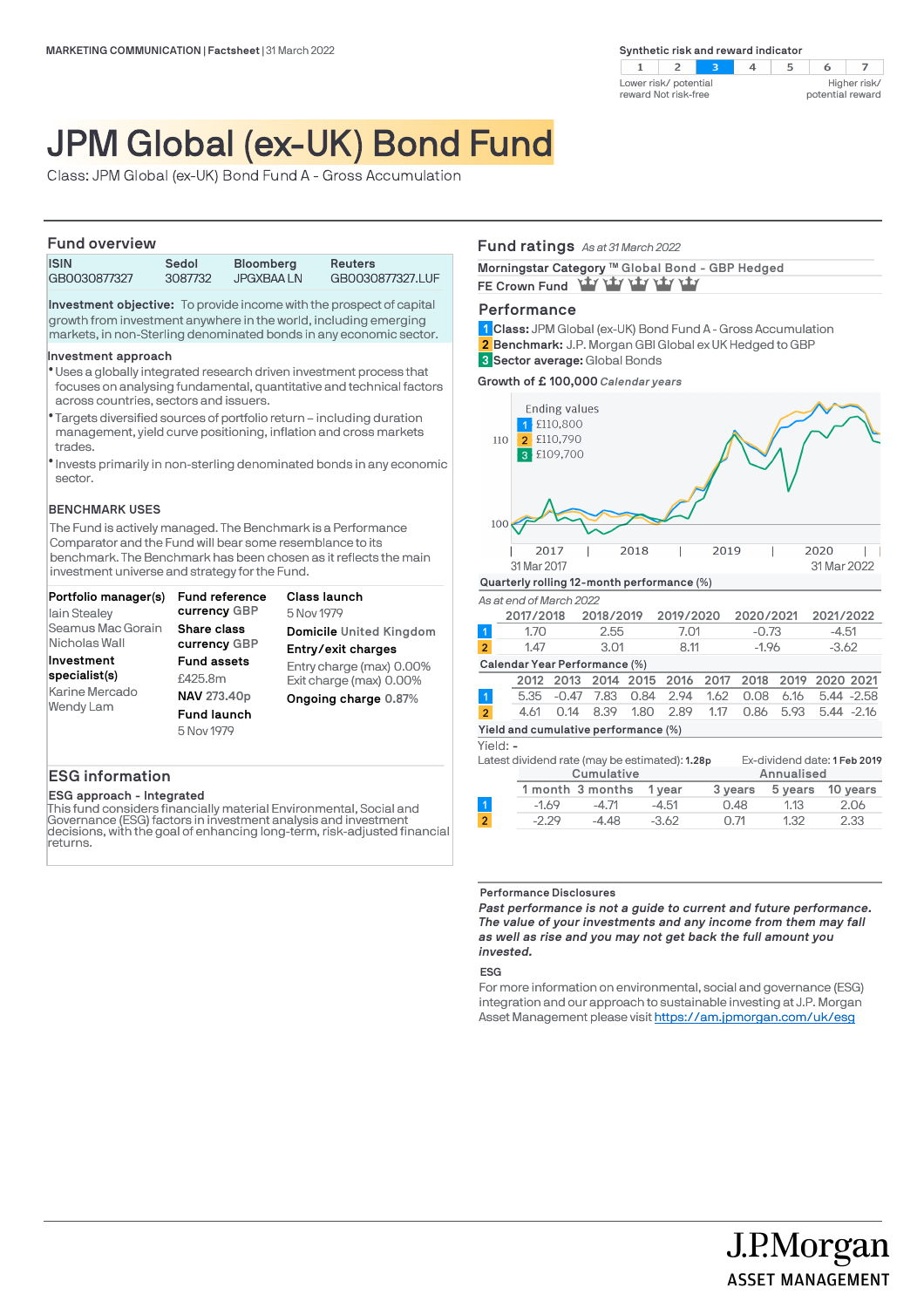# **Portfolio analysis**

| <b>Measurement</b>        | 3 years | 5 years |
|---------------------------|---------|---------|
| Correlation               | 0.96    | 0.95    |
| Alpha (%)                 | $-0.23$ | $-0.18$ |
| Beta                      | 0.99    | 0.94    |
| Annualised volatility (%) | 3.82    | 3.18    |
| Sharpe ratio              | 0.08    | 0.26    |
| Tracking error (%)        | 1.05    | 0.97    |
| Information ratio         | $-0.22$ | $-0.19$ |

# **Holdings**

| <b>TOP 10</b>               | Coupon<br>rate | Maturity<br>date | $%$ of<br>assets |
|-----------------------------|----------------|------------------|------------------|
| US Treasury (United States) | 0.750          | 31/08/26         | 5.5              |
| Government of Japan (Japan) | 0.005          | 20/12/26         | 4.2              |
| US Treasury (United States) |                | 04/08/22         | 3.5              |
| US Treasury (United States) | 0.125          | 30/06/23         | 3.4              |
| US Treasury (United States) | 1.875          | 15/02/41         | 2.4              |
| US Treasury (United States) | 2.000          | 15/02/50         | 2.2              |
| US Treasury (United States) | 0.125          | 28/02/23         | 2.2              |
| US Treasury (United States) | 4.500          | 15/08/39         | 2.2              |
| Government of Japan (Japan) | 0.100          | 01/12/22         | 1.9              |
| US Treasury (United States) | 2.500          | 15/02/45         | 1.8              |

# **Bond quality breakdown (%)**

| Bond quality breakdown (%) |                           |  |  |  |
|----------------------------|---------------------------|--|--|--|
| AAA: 4.8%                  | Corporate Bonds: 10.4%    |  |  |  |
| AA: 44.5%                  | Average duration: 7.7 yrs |  |  |  |
| $A: 32.2\%$                | Yield to maturity: 2.2%   |  |  |  |
| BBB: 13.2%                 |                           |  |  |  |
| Non Rated: 1.1%            |                           |  |  |  |
| Cash: 4.2%                 |                           |  |  |  |



| Sectors (%)             |      | Compared to benchmark |
|-------------------------|------|-----------------------|
| Government/ Cash        | 76.9 | $-23.0$               |
| Corporate               | 10.4 | $+10.4$               |
| Foreign Agencies        | 8.9  | $+8.8$                |
| Hard Currency Sovereign | 3.2  | $+3.2$                |
| Supranationals          | 0.6  | +0.6                  |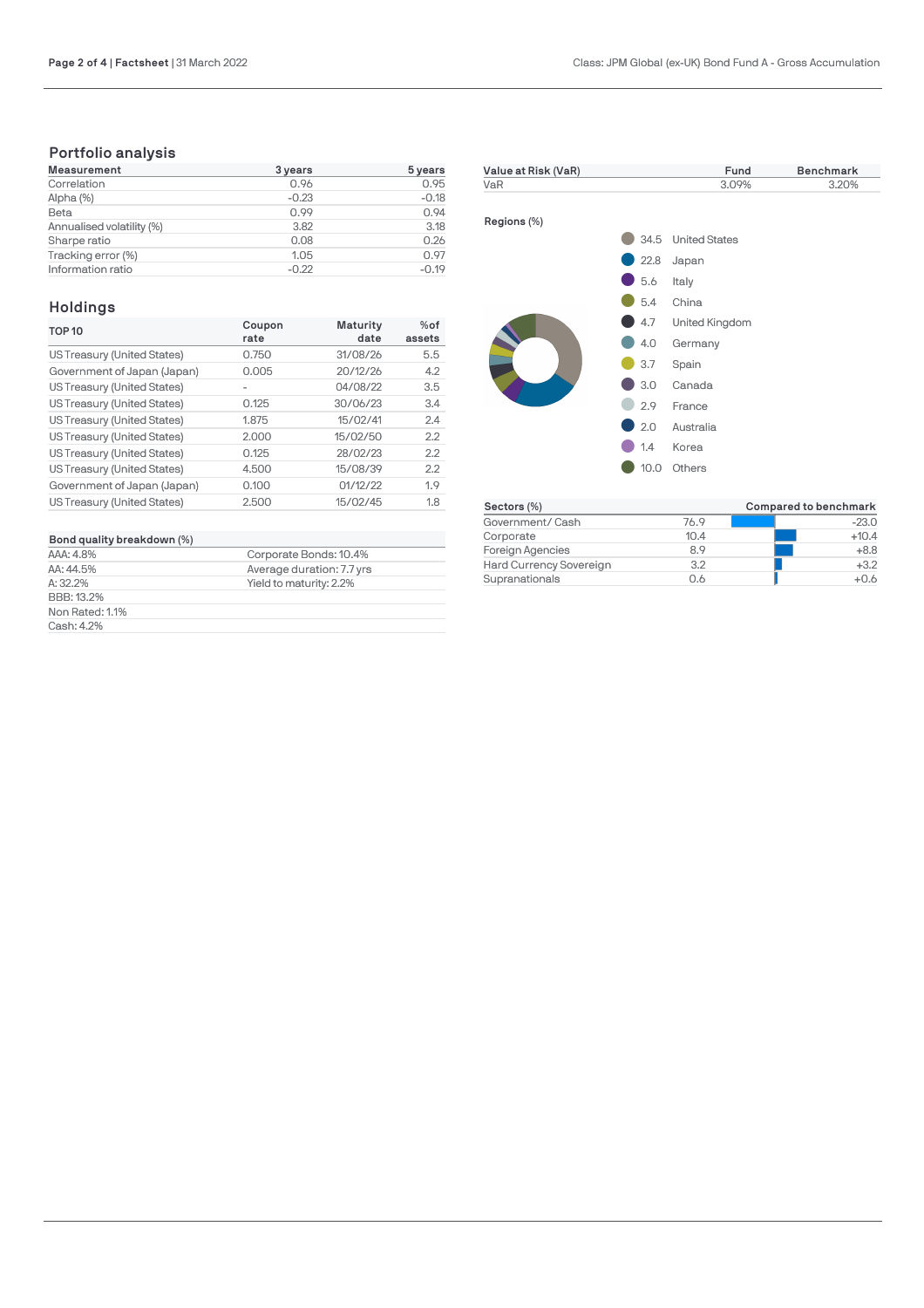# **Key risks**

The Fund is subject to **Investment risks** and **Other associated risks** from the techniques and securities it uses to seek to achieve its objective. The table on the right explains how these risks relate to each other and the **Outcomes to the Shareholder** that could affect an investment in the Fund. Investors should also read [Risk Descriptions](https://am.jpmorgan.com/gb/en/asset-management/adv/products/fund-explorer/oeics) in the Prospectus for a full description of each risk.

**Investment risks** *Risks from the Fund´s techniques and securities.*

| <b>Techniques</b> | <b>Securities</b> |                         |
|-------------------|-------------------|-------------------------|
| Derivatives       | China             | - Investment grade      |
| Hedging           | Contingent        | debt                    |
|                   | convertible bonds | - Below investment      |
|                   | Debt securities   | grade debt              |
|                   | - Government debt | - Unrated debt          |
|                   |                   | <b>Emerging markets</b> |
|                   |                   |                         |

**Other associated risks** *Further risks the Fund is exposed to from its use of the techniques and securities above.*

| Credit<br>Currency | Interest rate<br>Liquidity | Market |
|--------------------|----------------------------|--------|
|                    |                            |        |

**Outcomes to the Shareholder** *Potential impact of the risks above*

| Loss                | <b>Volatility</b>   | Failure to meet the |
|---------------------|---------------------|---------------------|
| Shareholders        | Shares of the       | Fund's objective.   |
| could lose some or  | Fund will fluctuate |                     |
| all of their money. | in value.           |                     |

# **General Disclosures**

**Before investing, obtain and review the current Prospectus, Key Investor Information Document (KIID) and the Key Features Document/Terms & Conditions for this fund which are available in English from JPMorgan Asset Management (UK) Limited or at [https://am.jpmorgan.com](https://am.jpmorgan.com/).** 

This material should not be considered as advice or an investment recommendation. Fund holdings and performance are likely to have changed since the report date. No provider of information presented here, including index and ratings information, is liable for damages or losses of any type arising from use of their information. No warranty of accuracy is given and no liability in respect of any error or omission is accepted.

To the extent permitted by applicable law, we may record telephone calls and monitor electronic communications to comply with our legal and regulatory obligations and internal policies. Personal data will be collected, stored and processed by J.P. Morgan Asset Management in accordance with our EMEA Privacy Policy [www.jpmorgan.com/emea-privacy-policy](https://www.jpmorgan.com/emea-privacy-policy)

For additional information on the fund's target market please refer to the Prospectus.

**Synthetic risk and reward indicator** Based on share class volatility for the past 5 years. See Key Investor Information Document (KIID) for details.

As at 15/04/18 the investment objective of the Sub-Fund was changed.

### **Performance information**

Source: J.P.Morgan Asset Management. As at 02/07/17 share class performance shown is based on the quoted price of the share class, assumes any gross income was reinvested, and includes ongoing charges but not any entry or exit fees. Prior to this date the quoted price of the share class, assumed any net income was reinvested.

Indices do not include fees or operating expenses and you cannot invest in them.

The Yield reflects the gross amount that may be distributed over the next 12 months as a percentage of the quoted price at the date shown. It is calculated from current market information and is provided to shareholders as an estimate but should not be taken as

a guaranteed yield. The Yield calculation does not include the impact of any Entry charge that may be paid or that investors may be subject to tax on income distributions. Where a portion of the fund's expenses are charged to capital this has the effect of increasing the distribution for the year and constraining the fund's capital performance to an equivalent extent.

### **Holdings information**

Maturity Date refers to the maturity/reset date of the security. For those securities whose reference coupon rate is adjusted at least every 397 days, the date of the next coupon rate adjustment is shown.

Unrated onshore Chinese bond issues may be deemed investment grade to the extent that their issuers hold an international investment grade rating by at least one independent international rating agency.

VaR is a means of measuring the potential loss to a Sub-Fund due to market risk and is expressed as themaximum potential loss at a 99% confidence level over a one month time horizon. The holding period for the purpose of calculating global exposure is one month.

# **Information Sources**

Fund information, including performance calculations and other data, is provided by J.P. Morgan Asset Management (the marketing name for the asset management businesses of JPMorgan Chase & Co and its affiliates worldwide).

**All data is as at the document date unless indicated otherwise.** © 2022 Morningstar. All Rights Reserved. The information contained herein: (1) is proprietary to Morningstar; (2) may not be copied or distributed; and (3) is not warranted to be accurate, complete or timely. Neither Morningstar nor its content providers are responsible for any damages or losses arising from any use of this information.

Benchmark Source: Information has been obtained from sources believed to be reliable but J.P. Morgan does not warrant its completeness or accuracy. The Index is used with permission. The Index may not be copied, used, or distributed without J.P. Morgan's prior written approval. Copyright 2022, J.P. Morgan Chase & Co. All rights reserved.

### **Issuer**

JPMorgan Asset Management (UK) Limited Registered address: 25 Bank Street, Canary Wharf, London E14 5JP, United Kingdom. Authorised and regulated by the Financial Conduct Authority. Registered in England No. 01161446.

### **Definitions**

**NAV** Net Asset Value of a fund's assets less its liabilities per Share. **Quoted Price** The single price at which all client orders are executed. **FE Crown rating** are quantitative ratings ranging from one to five designed to help investors identify funds which have displayed superior performance in terms of stockpicking, consistency and risk control.

FE Crown Fund Ratings are however purely quantitative and backward looking, and, as such, cannot offer any certainty about the future.

FE Trustnet crown rating as at 31 March 2022.

**Correlation** measures the relationship between the movement of the fund and its benchmark. A correlation of 1.00 indicates that the fund perfectly matched its benchmark.

**Alpha (%)** a measure of excess return generated by a manager compared to the benchmark. An alpha of 1.00 indicates that a fund has outperformed its benchmark by 1%.

**Beta** a measure of a fund's sensitivity to market movements (as represented by the fund's benchmark). A beta of 1.10 suggests the fund could perform 10% better than the benchmark in up markets and 10% worse in down markets, assuming all other factors remain constant.

**Annualised volatility (%)** an absolute measure of volatility and measures the extent to which returns vary up and down over a given period. High volatility means that the returns have been more variable over time. The measure is expressed as an annualised value. **Sharpe ratio** measures the performance of an investment adjusting for the amount of risk taken (compared a risk-free investment). The higher the Sharpe ratio the better the returns compared to the risk taken.